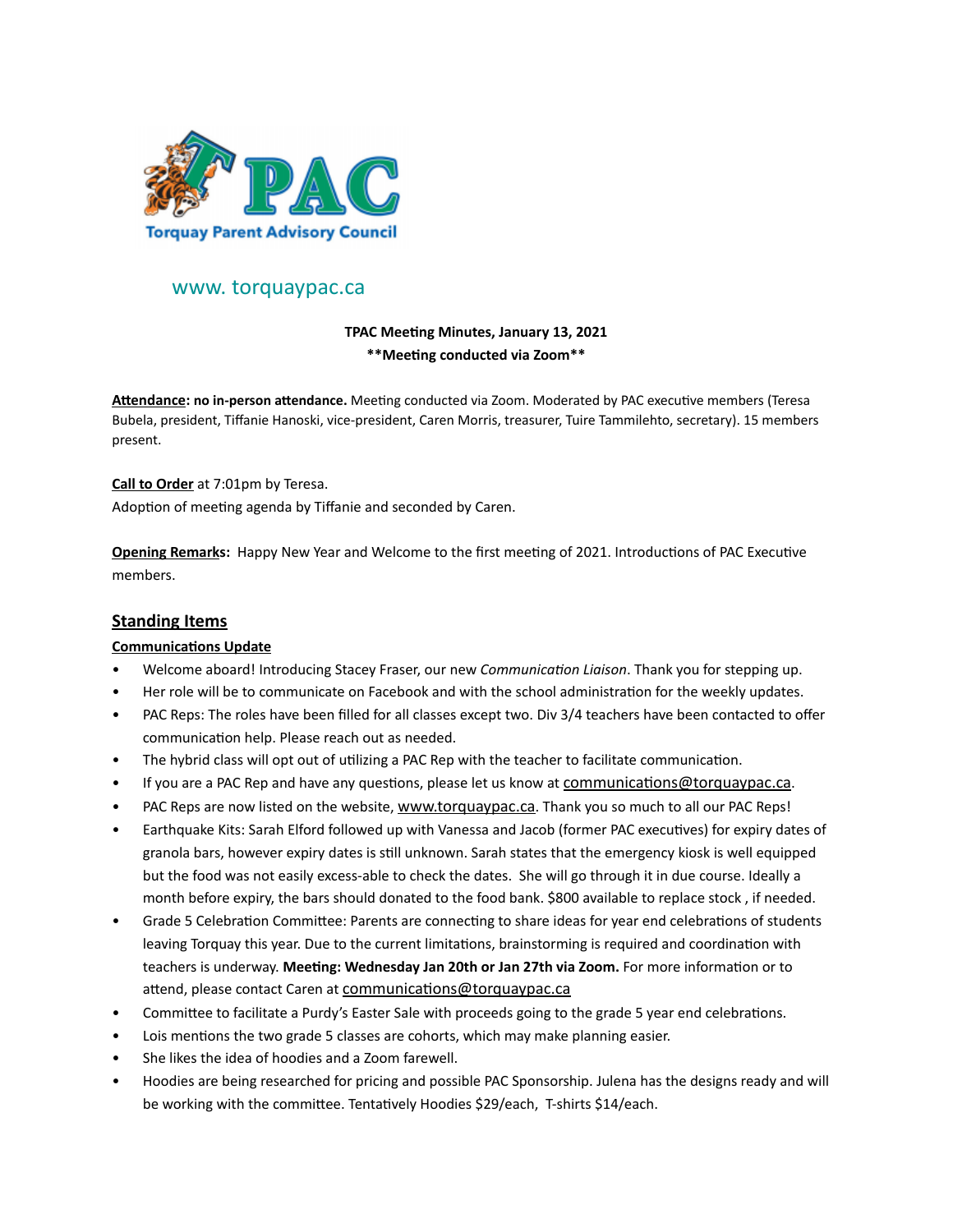• **PAC Call for a Volunteer:** Are you are comfortable with "Word Press"? We want you! Any parents with website experience please consider contacting the PAC. Discussions are in progress about the future of the PAC website. If you can help in any capacity, please reach out at [communications@torquaypac.ca](mailto:communications@torquaypac.ca)

### **Financial Update**

- Caren shares the funding that has come in since last meeting. The Donation Drive funds are being held at the school and total \$3895.00. Profits from fun lunches \$1714.15 and the gaming grant, \$6420 has come in.
- \$300/ classroom has begun being distributed and will be followed for the next few months.
- Budget funds for Art/theatre performances yet to be used. Lois mentions that teachers are considering bringing in a dance instructor that would teach each class individually.
- Aquarium expenses: In the past few years the PAC has allocated \$500/year for maintenance of the two school fish tanks (one located by the office, the other in Mr. Masini's Class). The children from Mr. Masini's class help to clean the tanks and call themselves *Bubble Buddies*. The PAC would like to open discussions to expand this to a "*Bubble Buddies Club*". Opening this activity school wide would allow for more funding options.
- Tiffanie puts forward a motion to allocate \$500 in funding to the aquariums. Seconded by Caren.
- Motion is approved by the membership.
- Fun Lunches: Now open for ordering for the remainder of the school year. Many parents have been asking about additional fun lunch dates, perhaps weekly. This is under discussions and will be announced after Spring Break.

### **Fundraiser Update**

- \$1300 collectively raised from Purdy's and Nature Bee fundraisers!
- -A reminder that parents can request a Thrifty's or Fairway's card at [communications@torquaypac.ca](mailto:communications@torquaypac.ca) Then continue to reload your cards for infinite donations to the PAC.

\*\**Please note, this fundraiser is halted during July/August.*

-Call for other fundraising items for the remainder of the school year. We hear that parent may have low energy for this kind of thing. Passive fundraisers are best, such as the Bottle Depot. Our aim is to bring in funds with very little effort. Connect with us via email at [communications@torquaypac.ca](mailto:communications@torquaypac.ca)

#### **Event Update**

- Spirit Wear: Julena reports the website will go live Friday! There will be hoodies, t-shirts, and pink shirts for children and adults. Please allow for a 2 week turn around after ordering. Items distributed through the school. Order/Payment is online at [torquayschool.secure-decoration.com](http://track.spe.schoolmessenger.com/f/a/Y2bEk0v0xFIFEP7NYQJJhg~~/AAAAAQA~/RgRh42A1P0QqaHR0cDovL3RvcnF1YXlzY2hvb2wuc2VjdXJlLWRlY29yYXRpb24uY29tVwdzY2hvb2xtQgpgArUsAmAbluMzUhhzX3RhbW1pbGVodG9AaG90bWFpbC5jb21YBAAAAAI~).
- There is a very small profit margin that will go into the Torquay PayPal account.
- A huge thank you to Julena for organizing this. It's been a year in the making!
- First round **order deadline is January 31st.**
- Sheepdog Protection course update: PAC is collaborating with Kris, the presenter, and Lois for possible dates in the spring. Stay tuned.

#### **Parent Ed Nights**

Lots of virtual opportunities throughout the district. We will continue to share any that come our way. Recently: *How to Raise an Anti-Racist Child*, and *Social Media Awareness*. (January 20)

## **Administration Report**

## *Lois Bender, principal*

- Lois starts by recalling the amazing participation in the winter concert. There was great feedback from parents. Extended family joined in from across the country and the world. The event totalled 1000 participants.
- Assessment of grade 4's underway (with additionally assessments in grade's 7 and 10). The focus is learning about learning. The types of assessment:
	- 1. Assessment for learning: What should I teach next? What can I teach better?